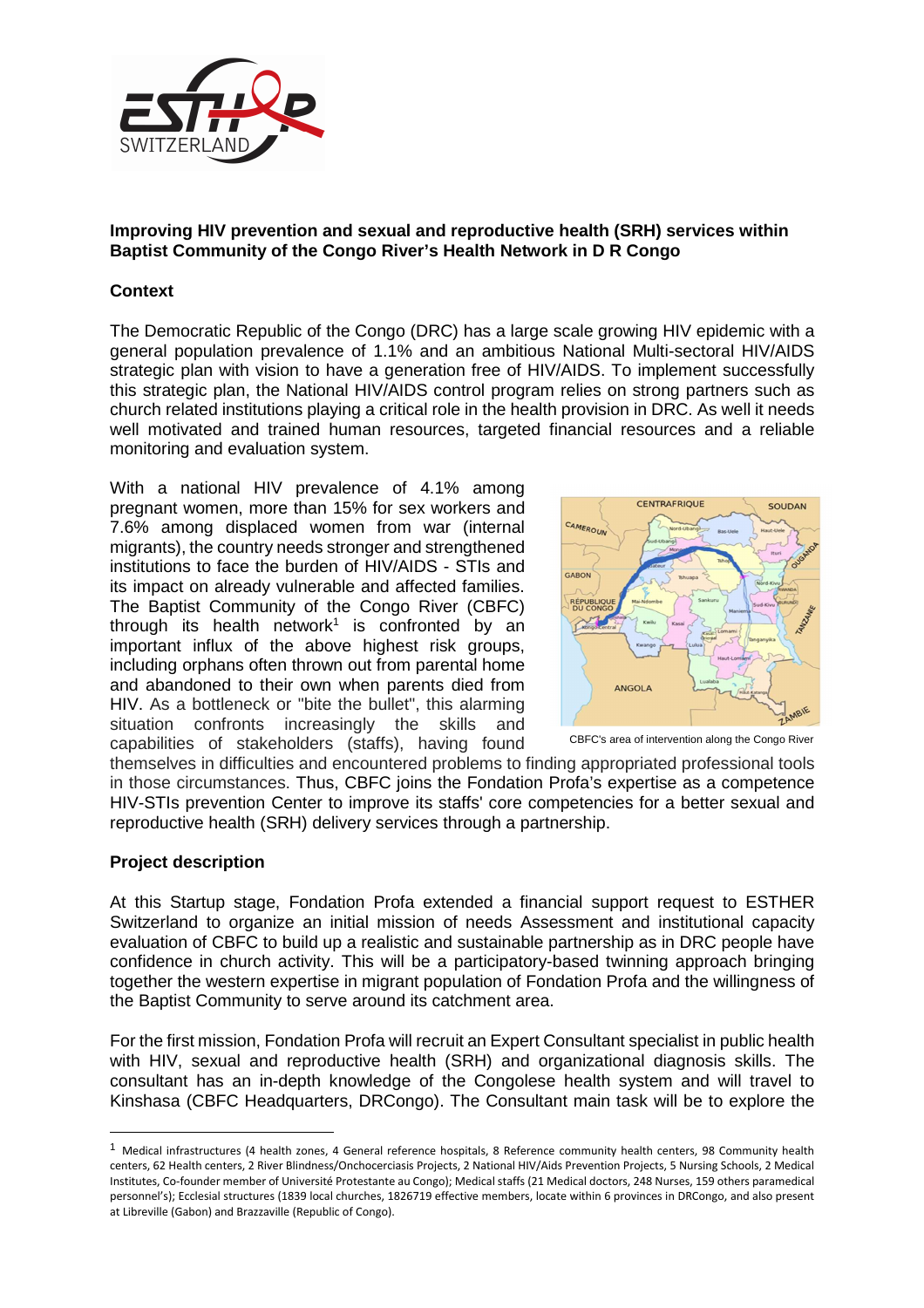

potential of this partnership. He will accomplish a desk review, conduct interviews with key informants and organize a workshop with CBFC staffs. Its final report with corrective approaches will boost the institutional partnership between Fondation Profa and CBFC. This partnership will materialize into a real and concrete engagement of CBFC in improved HIV prevention and SRH delivery services which are critical for slowing the spread of HIV.



CBFC's panoramic view of related SRH sector activities

# **Partnership**

Both partners are accredited institutions from North and South with various settings: medical, community, education, academic and research valorization. In one side, CBFC is NGO/FBO with a rich multifunctional infrastructure heritage. Its main resources are in a perpetual renewal process. The development of institutional capacities is the key for an optimal sustainable access to services: That's a leitmotiv for partnership. And in the other side, training and research are cross-sectional activities and useful to entire Fondation Profa's prestations. The first one allows stakeholders to repel all a priori assumptions related to SRH<sup>2</sup> while the platform RDV<sup>3</sup> promotes research improvement practices and sharing experiences, a space for knowledge transfer and exchange: That's all a dynamic hub, a must for concerted actions to developing local capacities. At last, aiming and willing to forge a partnership in three steps as follow:

### **Timeframe**

 $\overline{a}$ 

From April 1<sup>st</sup> to July 1<sup>st</sup>, 2017.

#### **Together**

**Exploring the opportunity for mutual learning, through assessment of needs and institutional capacity evaluation.** 

#### **Together**

**Building up a project that emphasizes empowerment and strengthening internal capabilities and beyond.** 

### **Together**

**Promoting best solutions that fit to the context rather than adopting 'best practices' approach, because there is no universal solution**.

<sup>&</sup>lt;sup>2</sup> Profa - Formations http://www.profa.ch/fr/fondation/formations-0-305

<sup>3</sup> RDV (Recherche, Développement et Valorisation) http://www.profa.ch/fr/fondation/recherches-et-developpement-0-9